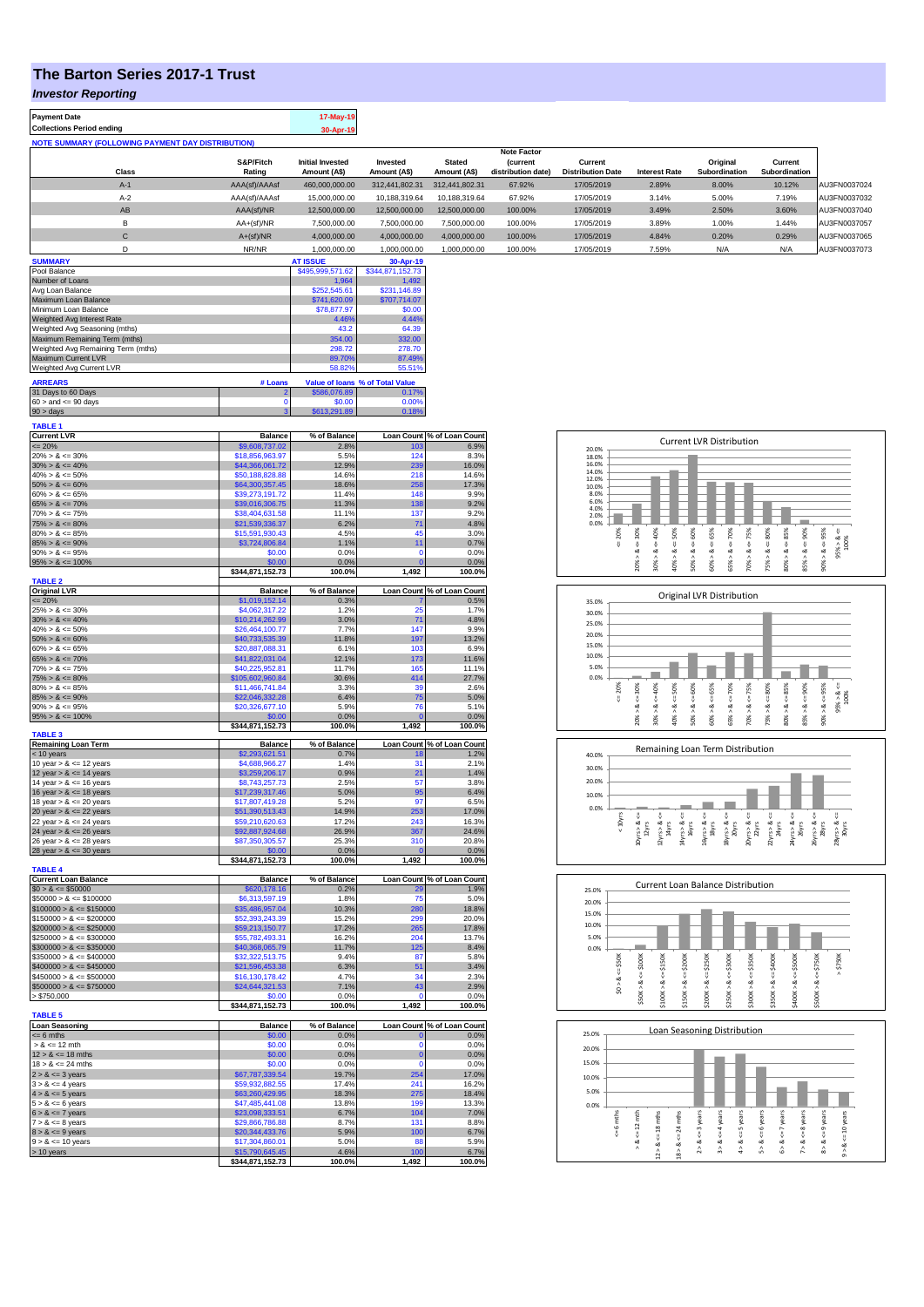# **The Barton Series 2017-1 Trust**

## *Investor Reporting*

| <b>Payment Date</b>                         |                      | 17-May-19         |                |                            |
|---------------------------------------------|----------------------|-------------------|----------------|----------------------------|
| <b>Collections Period ending</b>            |                      |                   |                |                            |
|                                             |                      | 30-Apr-19         |                |                            |
| <b>TABLE</b>                                |                      |                   |                |                            |
| Postcode Concentration (top 10 by value)    | <b>Balance</b>       | % of Balance      |                | Loan Count % of Loan Count |
| 2650                                        | \$7,404,882.91       | 2.1%              | 37             | 2.5%                       |
| 2905                                        | \$6,181,459.53       | 1.8%              | 23             | 1.5%                       |
| 5108                                        | \$6,104,302.37       | 1.8%              | 36             | 2.4%                       |
| 6210                                        | \$5,965,518.88       | 1.7%              | 31             | 2.1%                       |
| 2615                                        | \$5,964,441.34       | 1.7%              | 25             | 1.7%                       |
| 2914                                        | \$5,891,201.94       | 1.7%              | 17             | 1.1%                       |
| 2602                                        | \$5,539,150.61       | 1.6%              | 20             | 1.3%                       |
| 5109                                        | \$5,318,487.55       | 1.5%              | 20             | 1.9%                       |
| 2617                                        | \$4,995,570.87       | 1.4%              | 17             | 1.1%                       |
| 6208                                        | \$4,288,754.73       | 1.2%              | 15             | 1.0%                       |
|                                             |                      |                   |                |                            |
| <b>TABLE 7</b>                              |                      |                   |                |                            |
| <b>Geographic Distribution</b>              | Balance              | % of Balance      |                | Loan Count % of Loan Count |
| <b>Australian Capital Territory</b>         | 60, 184, 162. 68     | 17.5%             |                | 15.4%                      |
| New South Wales                             | \$54,491,079.63      | 15.8%             | 228            | 15.3%                      |
| Northern Territory                          | \$929,218.25         | 0.3%              |                | 0.3%                       |
|                                             |                      |                   | 45             |                            |
| Queensland                                  | \$11,181,440.78      | 3.2%              |                | 3.0%                       |
| South Australia                             | \$142,386,411.68     | 41.3%             | 696            | 46.6%                      |
| Tasmania                                    | \$739,768.58         | 0.2%              | 2              | 0.1%                       |
| Victoria                                    | \$8,598,035.38       | 2.5%              | 33             | 2.2%                       |
| Western Australia                           | \$66,361,035,75      | 19.2%             | 254            | 17.0%                      |
|                                             | \$344,871,152.73     | 100.0%            | 1,492          | 100.0%                     |
| <b>TABLE 8</b>                              |                      |                   |                |                            |
| Metro/Non-Metro/Inner-City                  | <b>Balance</b>       | % of Balance      |                | Loan Count % of Loan Count |
| Metro                                       | \$271,506,187.20     | 78.7%             | 1159           | 77.7%                      |
| Non-metro                                   | \$72,482,735.18      | 21.0%             | 329            | 22.1%                      |
| Inner city                                  | \$882,230.35         | 0.3%              |                | 0.3%                       |
|                                             | \$344,871,152.73     | 100.0%            | 1,492          | 100.0%                     |
| TABLE 9                                     |                      |                   |                |                            |
| <b>Property Type</b>                        | <b>Balance</b>       | % of Balance      |                | Loan Count % of Loan Count |
| <b>Residential House</b>                    | \$315,733,009.19     | 91.6%             | 1356           | 90.9%                      |
| <b>Residential Unit</b>                     | \$26,342,351.89      | 7.6%              | 124            | 8.3%                       |
|                                             |                      |                   |                |                            |
| Rural                                       | \$190,682.67         | 0.1%              | 1              | 0.1%                       |
| Semi-Rural                                  | \$0.00               | 0.0%              | $\Omega$       | 0.0%                       |
| <b>High Density</b>                         | \$2,605,108.98       | 0.8%              | 11             | 0.7%                       |
|                                             | \$344,871,152.73     | 100.0%            | 1,492          | 100.0%                     |
| TABLE 10                                    |                      |                   |                |                            |
| <b>Occupancy Type</b>                       | <b>Balance</b>       | % of Balance      |                | Loan Count % of Loan Count |
| Owner Occupied                              | \$282,387,941.57     | 81.9%             | 1207           | 80.9%                      |
| Investment                                  | \$62,483,211,16      | 18.1%             | 285            | 19.1%                      |
|                                             | \$344,871,152.73     | 100.0%            | 1,492          | 100.0%                     |
| TABLE 11                                    |                      |                   |                |                            |
| <b>Employment Type Distribution</b>         | <b>Balance</b>       | % of Balance      |                | Loan Count % of Loan Count |
| Contractor                                  | \$7,930,357.60       | 2.3%              |                | 2.3%                       |
| Pay-as-you-earn employee (casual)           | \$14,615,754.89      | 4.2%              | 68             | 4.6%                       |
| Pay-as-you-earn employee (full time)        | \$264,809,021.96     | 76.8%             | 1111           | 74.5%                      |
| Pay-as-you-earn employee (part time)        | \$24,602,995.76      | 7.1%              | 119            | 8.0%                       |
| Self employed                               | \$14,341,343.31      | 4.2%              | 64             | 4.3%                       |
| No data                                     | \$18,571,679.21      | 5.4%              | 96             | 6.4%                       |
| Director                                    | \$0.00               | 0.0%              |                | 0.0%                       |
|                                             | \$344,871,152.73     | 100.0%            | 1,492          | 100.0%                     |
| TABLE <sub>12</sub>                         |                      |                   |                |                            |
| <b>LMI Provider</b>                         | <b>Balance</b>       | % of Balance      |                | Loan Count % of Loan Count |
| OBE                                         | \$318,091,226.03     | 92.2%             | 1395           | 93.5%                      |
|                                             |                      |                   | 97             |                            |
| Genworth                                    | \$26,779,926.70      | 7.8%              |                | 6.5%                       |
|                                             | \$344,871,152.73     | 100.0%            | 1,492          | 100.0%                     |
| TABLE 13<br><b>Arrears</b>                  |                      | % of Balance      |                | Loan Count % of Loan Count |
|                                             | Balance              |                   |                |                            |
| <= 0 days                                   | \$331,864,850.02     | 96.2%             | 1444           | 96.8%                      |
| $0 >$ and $\leq$ 30 days                    | \$11,806,933.93      | 3.4%              | 43             | 2.9%                       |
| $30$ > and <= 60 days                       | \$586,076.89         | 0.2%              | $\overline{a}$ | 0.1%                       |
| $60 >$ and $\leq 90$ days                   | \$0.00               | 0.0%              | $\Omega$       | 0.0%                       |
| 90 > days                                   | \$613,291.89         | 0.2%              |                | 0.2%                       |
|                                             | \$344,871,152.73     | 100.0%            | 1,492          | 100.0%                     |
| TABLE 14                                    |                      |                   |                |                            |
| <b>Interest Rate Type</b>                   | <b>Balance</b>       | % of Balance      |                | Loan Count % of Loan Count |
| Variable                                    | \$264,318,738.71     | 76.6%             | 1157           | 77.5%                      |
| Fixed                                       | \$80,552,414.02      | 23.4%             | 335            | 22.5%                      |
|                                             | \$344,871,152.73     | 100.0%            | 1.492          | 100.0%                     |
| TABLE 15                                    |                      |                   |                |                            |
| <b>Weighted Ave Interest Rate</b>           | Balance              | <b>Loan Count</b> |                |                            |
| <b>Fixed Interest Rate</b>                  | 4.32%                | 335               |                |                            |
|                                             |                      |                   |                |                            |
| <b>TABLE 16</b>                             |                      |                   |                |                            |
| Foreclosure, Claims and Losses (cumulative) | <b>Balance</b>       | <b>Loan Count</b> |                |                            |
| Properties foreclosed                       | \$73,685.93          |                   |                |                            |
| Claims submitted to mortgage insurers       | \$70,056.08          | 1                 |                |                            |
| Claims paid by mortgage insurers            | \$70,056.08          |                   |                |                            |
|                                             |                      |                   |                |                            |
| loss covered by excess spread               | \$3,629.85<br>\$0.00 | 1                 |                |                            |
| Amount charged off                          |                      | $\overline{0}$    |                |                            |

Please note: Stratified data excludes loans where the collateral has been sold and there is an LMI claim pending.